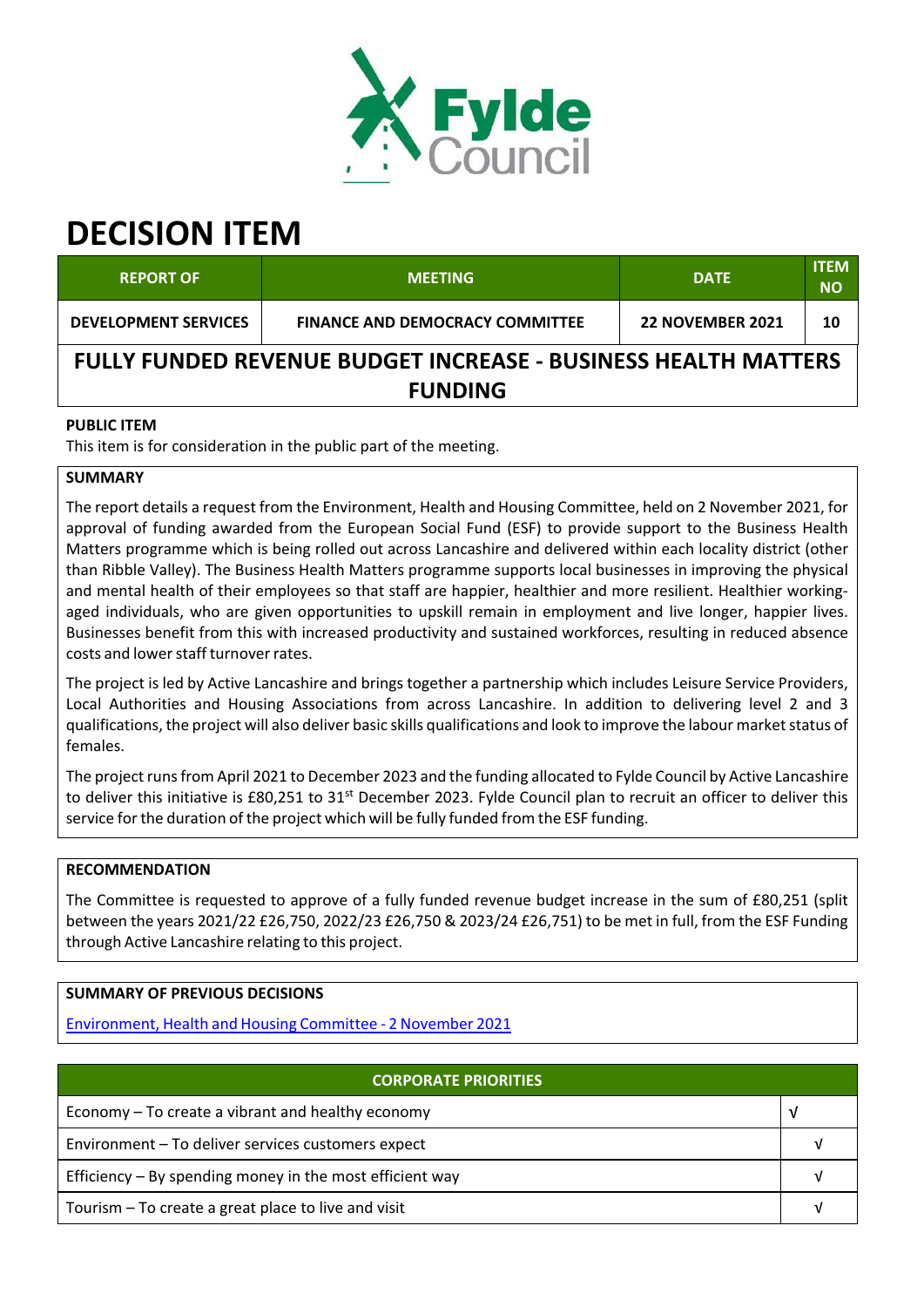### **REPORT**

- 1. Poor workplace health is of huge detriment to businesses, with physical inactivity costing employers £7.4 billion each year and mental health issues costing businesses over £42 billion per year across the UK. In Lancashire, 22.3% of working‐age residents within Lancashire are economically inactive, which is 2.4% higher than the national average, and nearly a third of those people are on long term‐sick. This high number of inactive residents is putting a great strain upon our health services and the Lancashire economy. By providing businesses with the tools and support to improve the physical and mental health of their staff, the programme aims to reduce the number of employees out of work due to health conditions and make Lancashire a healthier, happier place to live and work.
- 2. As part of the Building Blocks / Business Health Matters project 1,210 participants across Lancashire must gain the Level 2 qualification in Introduction for Workplace Health Champions. Out of thistotal as part of the Building Blocks / Business Health Matters project 1,210 participants must gain the Level 2 qualification in Introduction for Workplace Health Champions. Out of thistotal Fylde Council isresponsible for 24 participants achieving this level of qualification.
- 3. In addition, the project must also deliver 390 participants across Lancashire which have gained a Level 3 qualification in Skills for Workplace Health Champions. Fylde Council is responsible for 8 participants gaining a level 3 or above qualification.
- 4. In addition to the above qualification the Building Blocks / Business Health Matters Project is required to support 536 participants across Lancashire to gain a basic skills qualification. Out of this total Fylde Council is responsible for 11 participants achieving thislevel of qualification.
- 5. Fylde Council shall provide 'in kind' match funding to a maximum of £66,876 against total project costs of £167,191 for the Building Blocks / Business Health Matter Project in accordance with the following timeframes: 1st January 2021 to 31st December 2023. The match funding from Fylde Council will be provided in officer time, to support the delivery of the project:

| <b>Total Project costs</b>                 | £167,191 |
|--------------------------------------------|----------|
| Match Funding Fylde Council (Officer time) | £66.876  |
| <b>ESF Grant to Active Lancashire</b>      | £20,064  |
| <b>ESF Grant to Fylde</b>                  | £80,251  |

6. Members of the Finance and Democracy Committee are requested to approve a fully‐funded revenue budget increase in the sum of £80,251 (split between the years 2021/22 £26,750, 2022/23 £26,750 & 2023/24 £26,751) in order to fund a Business Health Matters post.

| <b>IMPLICATIONS</b>                     |                                                                                                                                                                                                                                                                |  |  |  |
|-----------------------------------------|----------------------------------------------------------------------------------------------------------------------------------------------------------------------------------------------------------------------------------------------------------------|--|--|--|
| Finance                                 | To request the Finance and Democracy Committee approval of a<br>fully-funded revenue budget increase in the sum of £80,251 (split<br>between the years 2021/22 £26,750, 2022/23 £26,750 & 2023/24<br>£26,751) in order to fund a Business Health Matters post. |  |  |  |
| Legal                                   | None arising from this report.                                                                                                                                                                                                                                 |  |  |  |
| <b>Community Safety</b>                 | None arising from this report.                                                                                                                                                                                                                                 |  |  |  |
| Human Rights and Equalities             | None arising from this report.                                                                                                                                                                                                                                 |  |  |  |
| Sustainability and Environmental Impact | None arising from this report.                                                                                                                                                                                                                                 |  |  |  |
| Health & Safety and Risk Management     | Improvement in workplace health and wellbeing through the<br>outputs from this initiative.                                                                                                                                                                     |  |  |  |